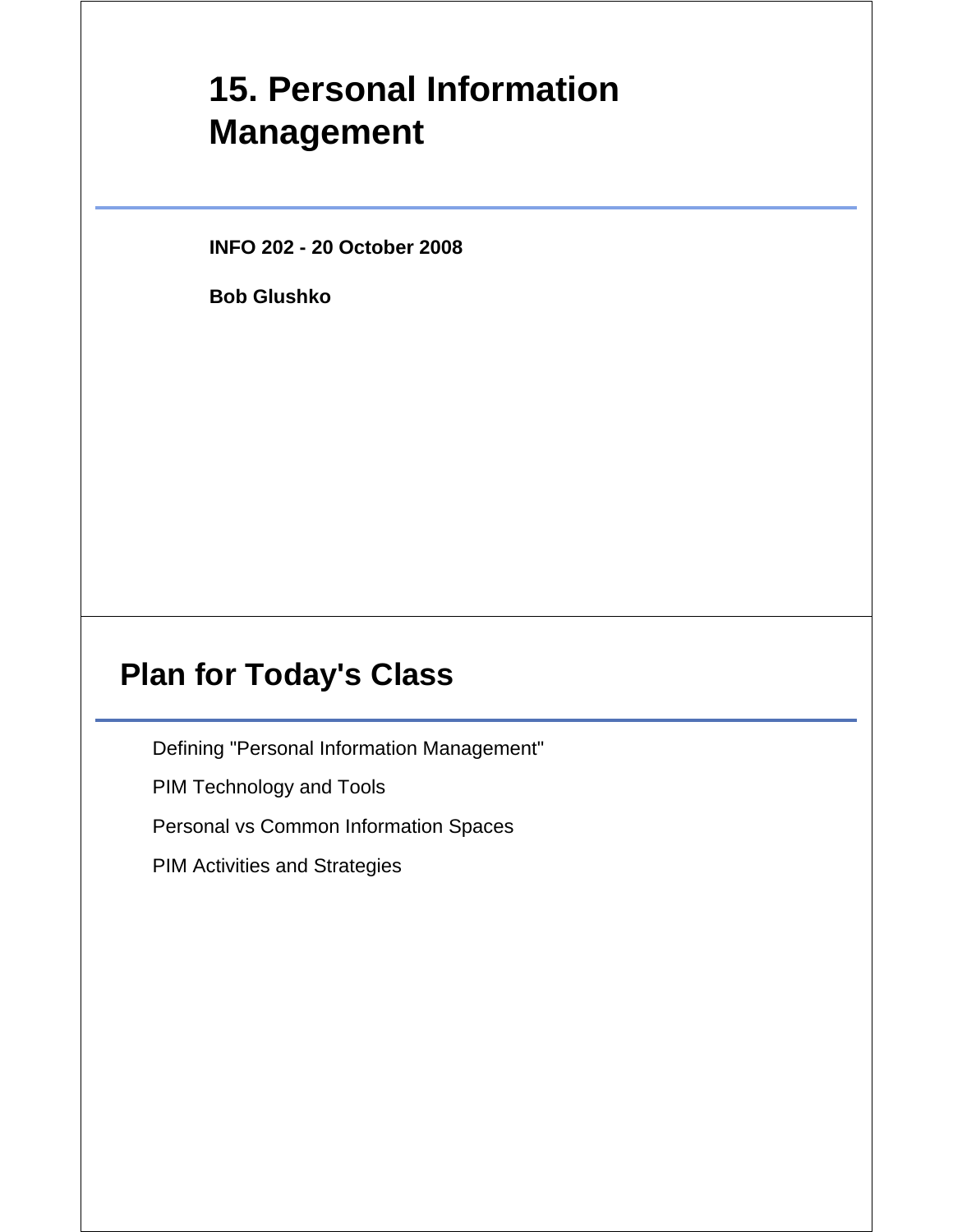## **Vannevar Bush's Personal Information Manager**



# **Personal Information Management (PIM) - A Fanciful Definition**

Personal Information Management is a game of catch

- ... in which a person tosses their personal information into the future
- ... in the hope of being able to catch it later

Maybe "later" is "forever" and we hope that someone else will do the catching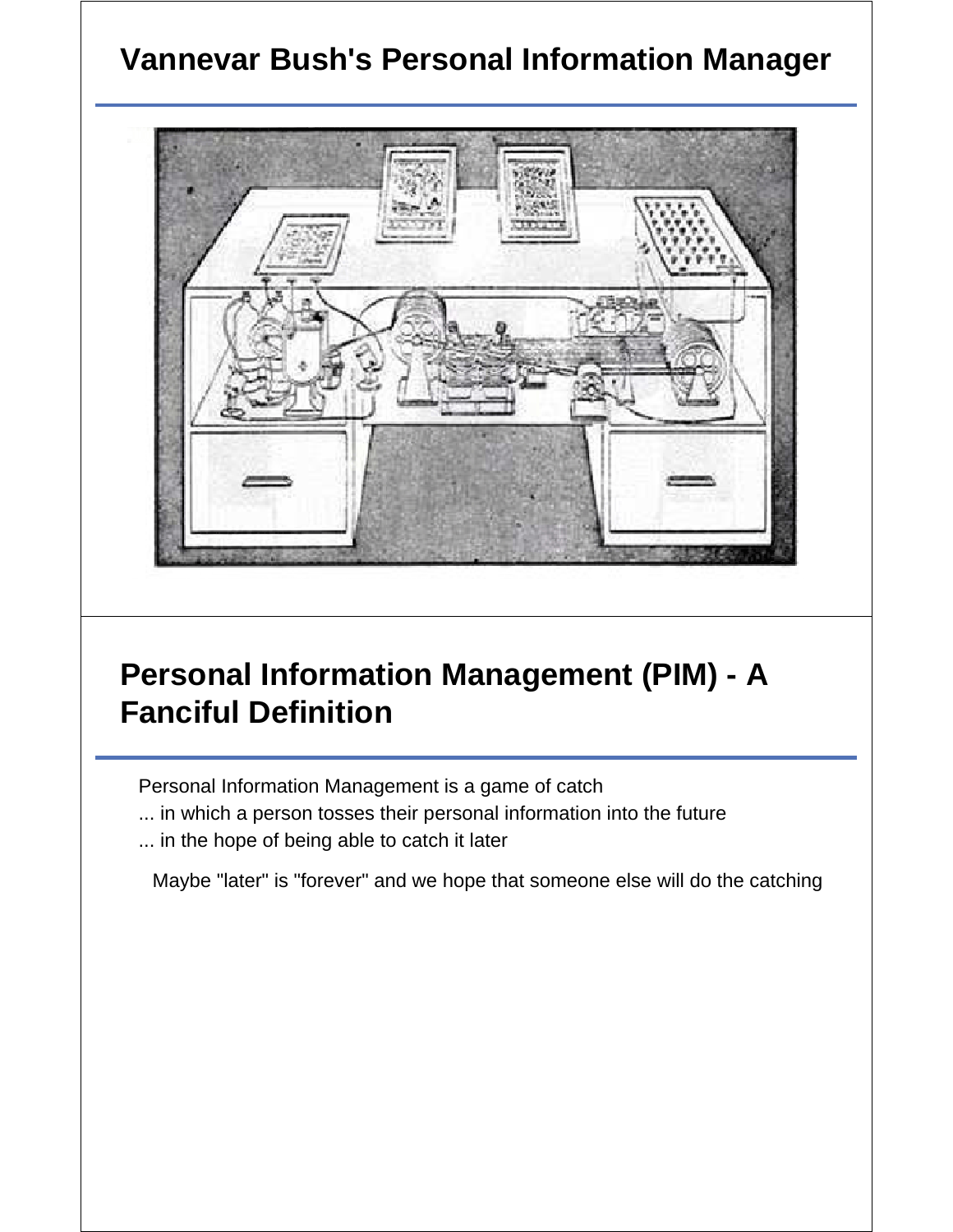## **PIM - A More Serious Definition**

"The practice and the study of the activities that people perform to acquire, organize, maintain, and retrieve information for everyday use"

So we limit PIM to cover actions (or inactions) that are the result of individual choices

It is also personal -- rather than social -- is that we decide on the activities and organizational schemes and carry them out by ourselves

(although it may be part of our PIM strategy to rely partly on others)

Having this discretion about information organization and "making sense of it" to make decisions is a defining characteristic of professional, as opposed to clerical, information work

### **Why PIM Matters**

PIM matters to us as individuals and professionals because better PIM results in better use of our time and attention and ultimately in better quality of life

PIM matters within enterprises because better PIM means increased productivity (in the short term) and better knowledge management (in the long term)

Advances in PIM may also translate to improvements in education and in helping old people "match their mental lifespan to their physical lifespan"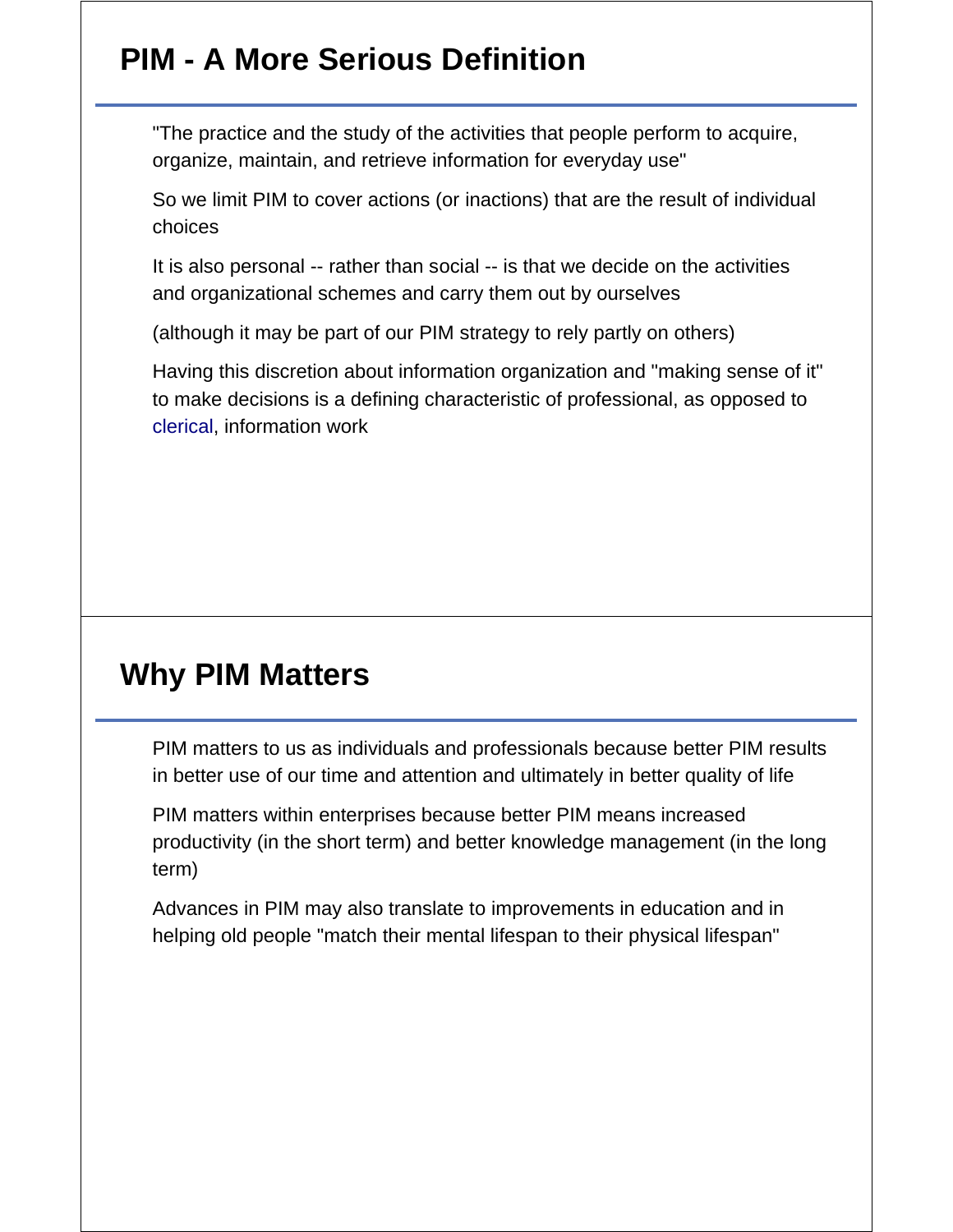# **PIM and Prevailing Technology**

We can view many inventions as responses to the need for PIM

Because PIM is embedded in user tasks and work context it reflects the prevailing technology support for information work

The personal computer has had the greatest impact (so far ) on PIM technology

But as processors and connectivity is increasingly embedded in objects of all kinds information "from and about stuff" will have to be managed and the PC may lose its central role

And replication of digital objects so they can be stored "in the cloud" is becoming common

## **19th Century PIM Technology Breakthroughs**



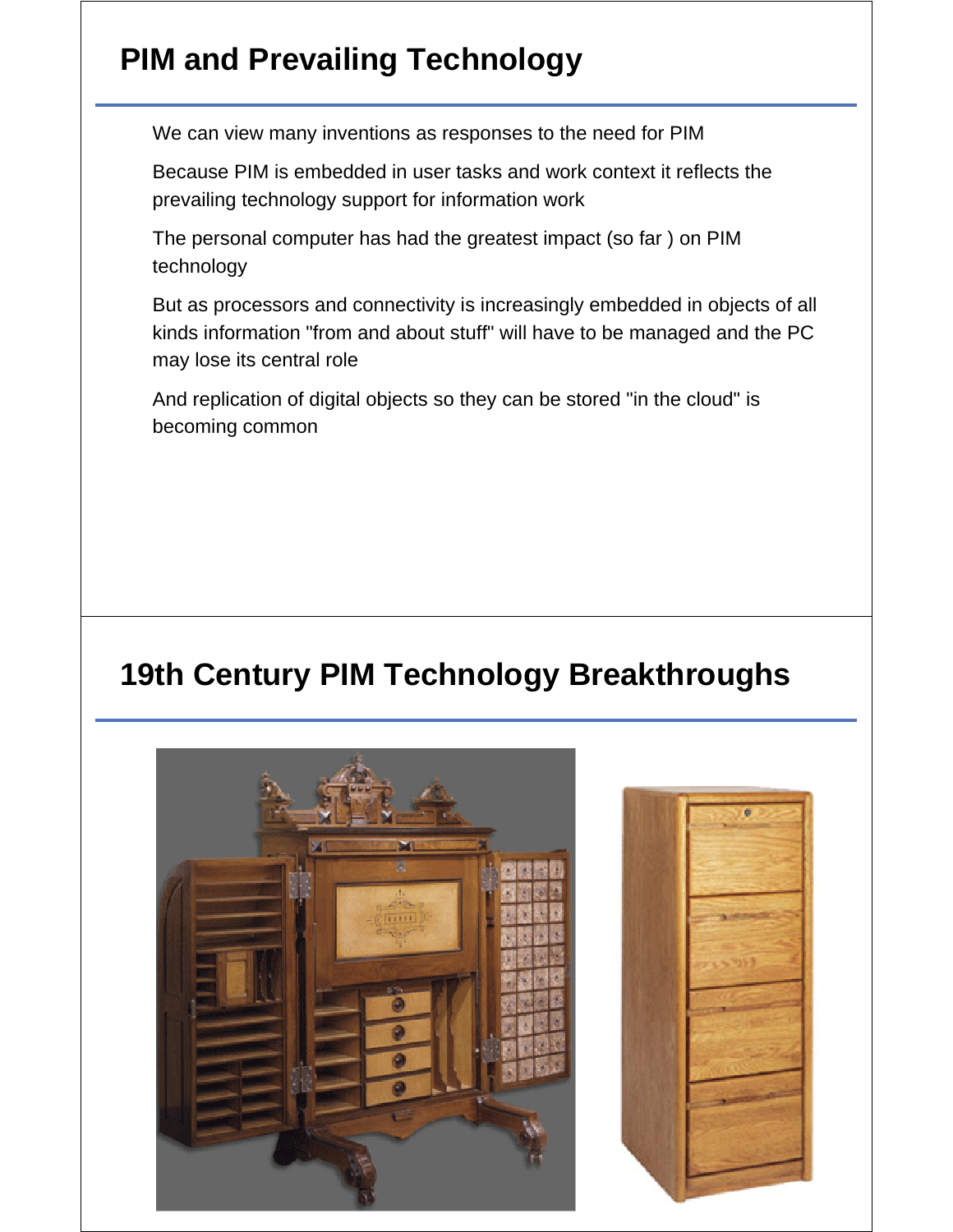## **Six Common Strategies for Personal Digital Archives (Marshall)**

Periodic system backups

Copy old "My Documents" directories each time a new PC is acquired

Save "important" files to external storage media (CDs, DVDs, USB drives)

Use web email services and send important files to self as mail attachments

Post photos and videos to social media sites

Save old computers with installed software and associated peripherals and reboot as needed to access old files

# **The Contemporary PIM Challenge**

Vastly more personal information of all kinds

Much of this information is in incompatible digital formats produced and consumed by a variety of devices and applications

These devices and applications may separately provide support for PIM that is collectively incompatible

But our work often requires that information be created, managed, and retrieved in ways that cut across these format and device boundaries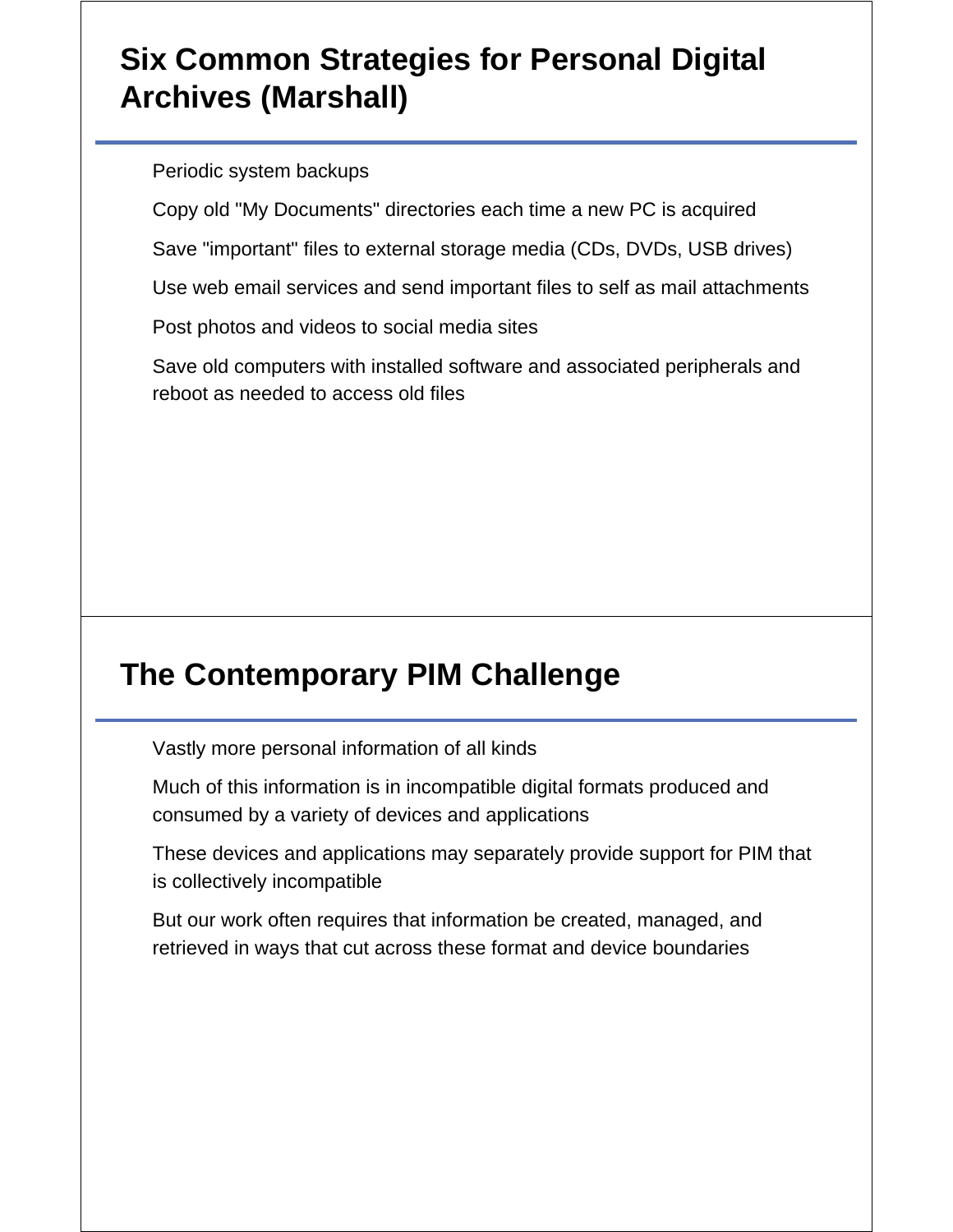### **Issues Raised by Multiple and Distributed Copies**

People often create multiple versions of the same digital object over time or for different applications

These versions can differ in:

- The type and extent of associated metadata or description
- Representational fidelity or format
- The collection or context in which they are organized
- How the "authoritative" one is identified

### **Data Unification in PIM**

| <b>APPROACH</b>         |                  | <b>EXAMPLE</b>     | <b>OPERATIONS</b>           | <b>ENABLES</b>                    |
|-------------------------|------------------|--------------------|-----------------------------|-----------------------------------|
| Standard<br>datatype    |                  | Text               | Cut/copy/<br>paste          | Unified search                    |
| Unified<br>presentation |                  | Window<br>manager  | Layout, tile,<br>show, hide | Simultaneous<br>view              |
| Unified<br>namespace    |                  |                    | Reference,<br>de-reference  |                                   |
|                         | Grouping         | <b>Directories</b> | Group,<br>ungroup           | Organize,<br>browse               |
|                         | Metadata         | ID3 tags,<br>XML   | Annotate,<br>query          | Search,<br>organize, browse       |
|                         | $Cross-ref$      | Web links,<br>OLE. | Link, follow,<br>embed      | Simultaneous<br>view, orient      |
|                         | <b>Relations</b> | RDF,<br>Haystack   | Record named<br>relations   | Unified search,<br>browse, orient |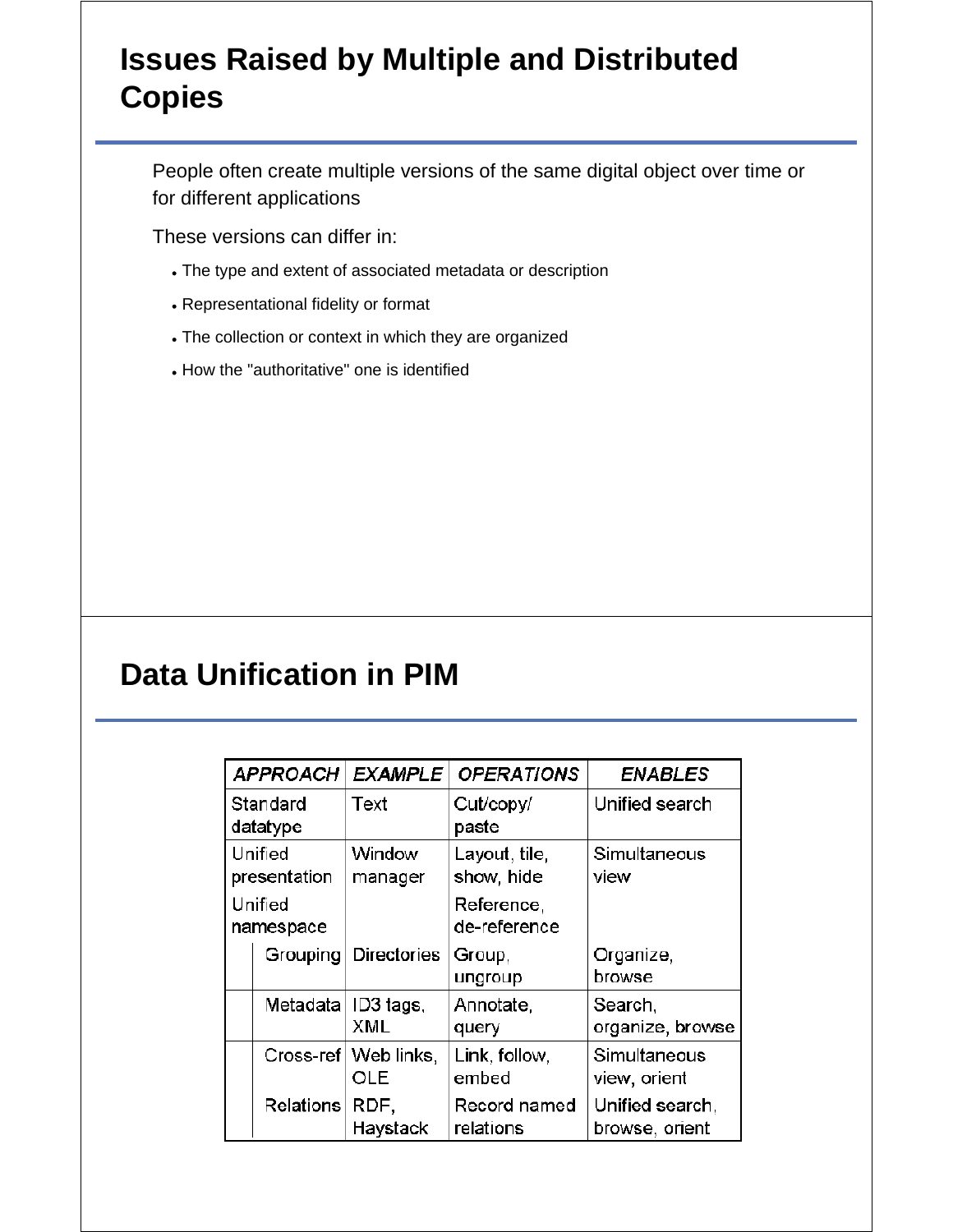## **"Data Unification" Via Standard Datatype Should Remind You Of...**



# **E-Mail and PIM**

E-mail was designed as a communications application, but it almost always takes on task and information management functions

A "touch once" strategy assumes that messages can be classified as either "information" or "correspondence"

But this can't be done reliably

Strategies for organizing messages have varying effectiveness and costs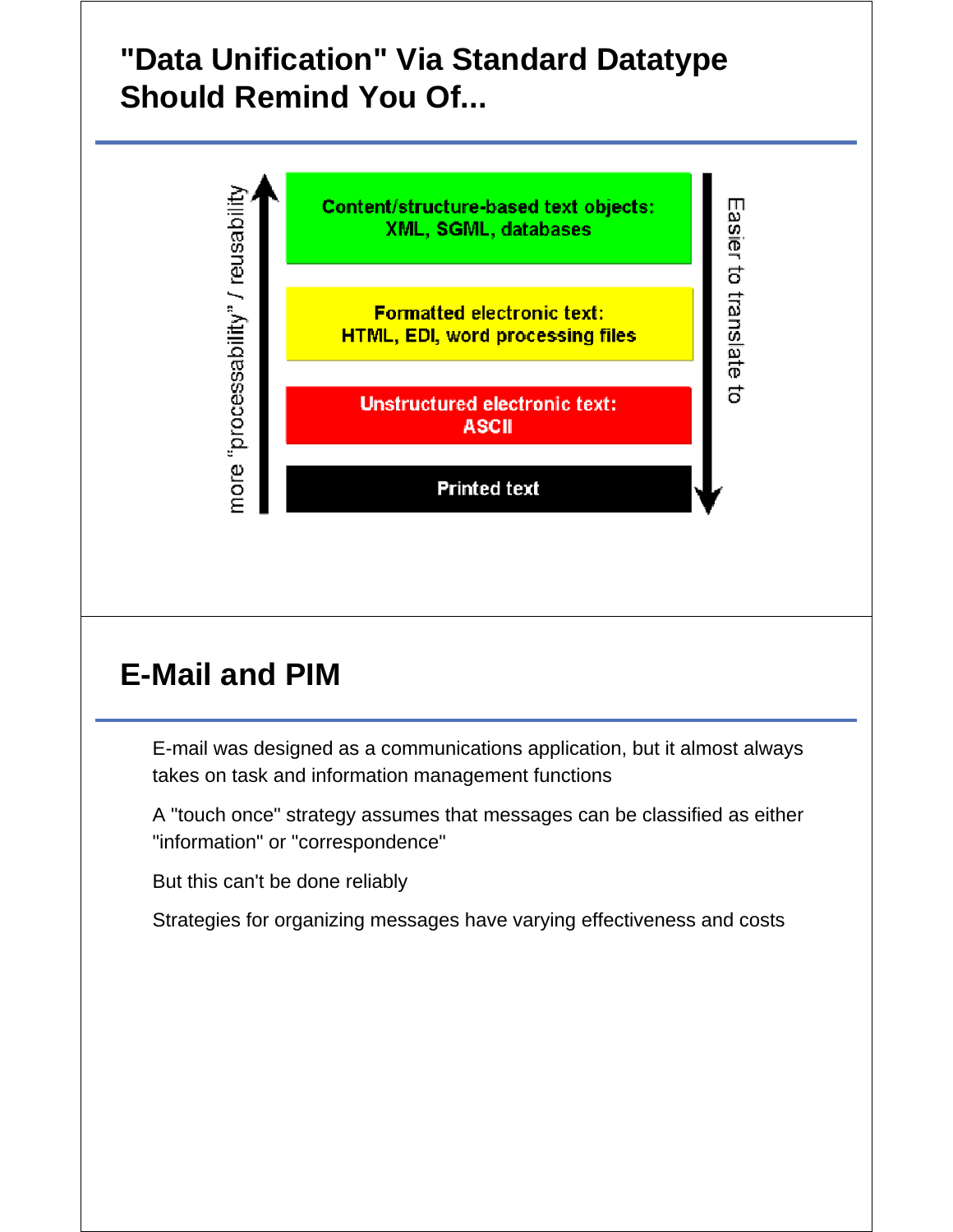### **Favorite / Least Favorite PIM Tools and Features**

What's your favorite / most used / most usable tool or tool feature for your PIM?

Are your organizational schemes and document models the same, similar, or consistent across the PIM tools you use?

How do your choices affect others in your social or work networks?

### **"Personal" in Context**

We want to focus on "personal" IM by excluding activities that are mandated by the social, institutional, or work context a person is in

But that's impossible if we think that a person's conceptual systems are "embodied" in their perceptions, physical and social experiences, etc...

So PIM is always shaped by the context of work

There may also be conflicts between what people would do as individuals and what they are required to do as employees, project members, etc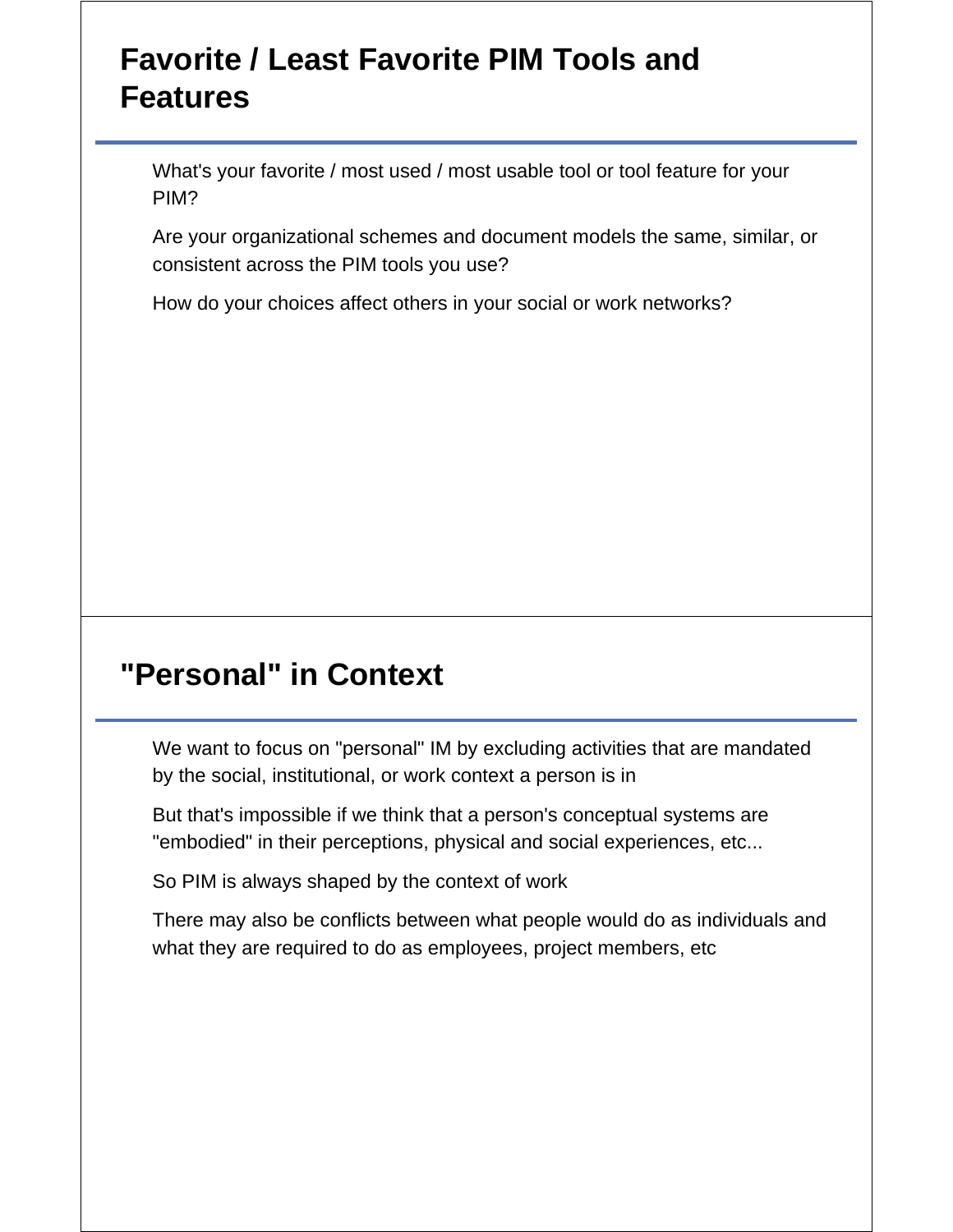### **The Concept of a Personal Space of Information**

All of the information that is nominally under a person's control defines one and only one PSI for that person

So the PSI is an abstract collection of all of the various physical and digital information items

Some of it is located "in the network" and is thus only indirectly controllable, but people tend to think of all the distributed digital storage as being "in one place"

A fundamental challenge is maintaining an integrated view of the PSI

A corollary challenge is reconciling the tension between one's PSI and the need to contribute and use information from common information spaces

## **Content and Containers in My PSI**

| Printed<br>Documents<br>In Notebooks | Separate<br>Printed<br>Documents<br>Books | Files on<br>Personal<br>Computer<br>Company Email | Files on<br>Network                   |
|--------------------------------------|-------------------------------------------|---------------------------------------------------|---------------------------------------|
| Newspapers,<br>Magazines &           | <b>Business</b><br>Cards                  | Personal Email                                    | Web<br>Bookmarks                      |
| Journals<br>Printed<br>Maps          | Desk Phone<br>Voice Mail<br>Calendars     | Cell Phone<br>Voice Mail                          | PDA (Files,<br>Phone #s,<br>Calendar) |
| Desk<br>Drawers                      | Whiteboard                                | Cell Phone<br>Phone #s                            | Bookcase                              |
| Post-It                              | File Cabinet                              | Tables                                            |                                       |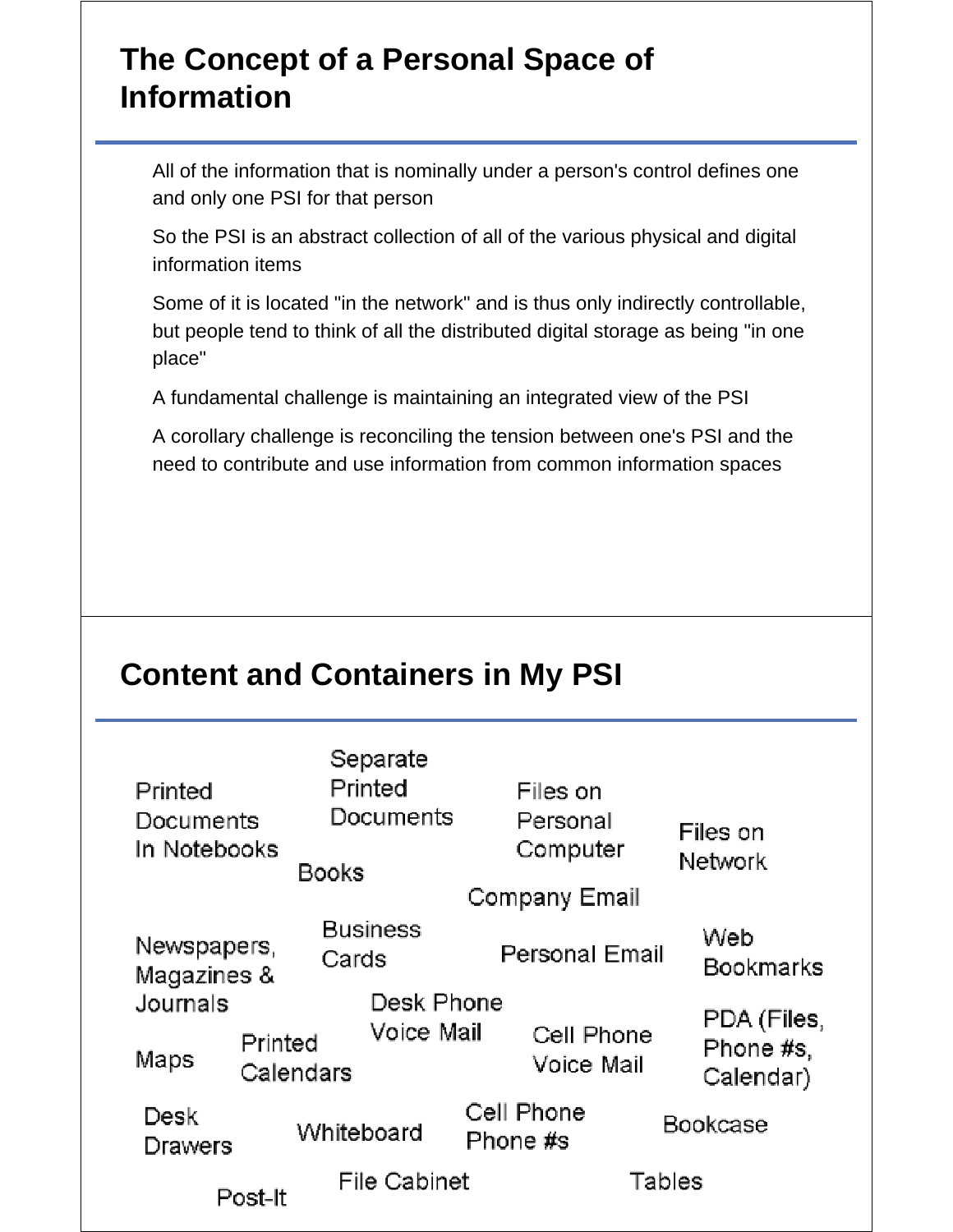## **Pushed vs Pulled Information**

*Pushed* information comes to our PSI (not as the result of any *immediate* action on our part)

*Pulled* or *Retrievable* information is what we intentionally seek

# **Categorizing PIM Activities**

#### *Keeping*

activities are carried out when you encounter information - they determine the input of information into the PSI

#### *Finding or re-finding*

activities within the PSI determine the output of info from the PSI or its use in work

#### *"Curation," maintenance and organization*

activities are those taken to organize, re-organize, or integrate the PSI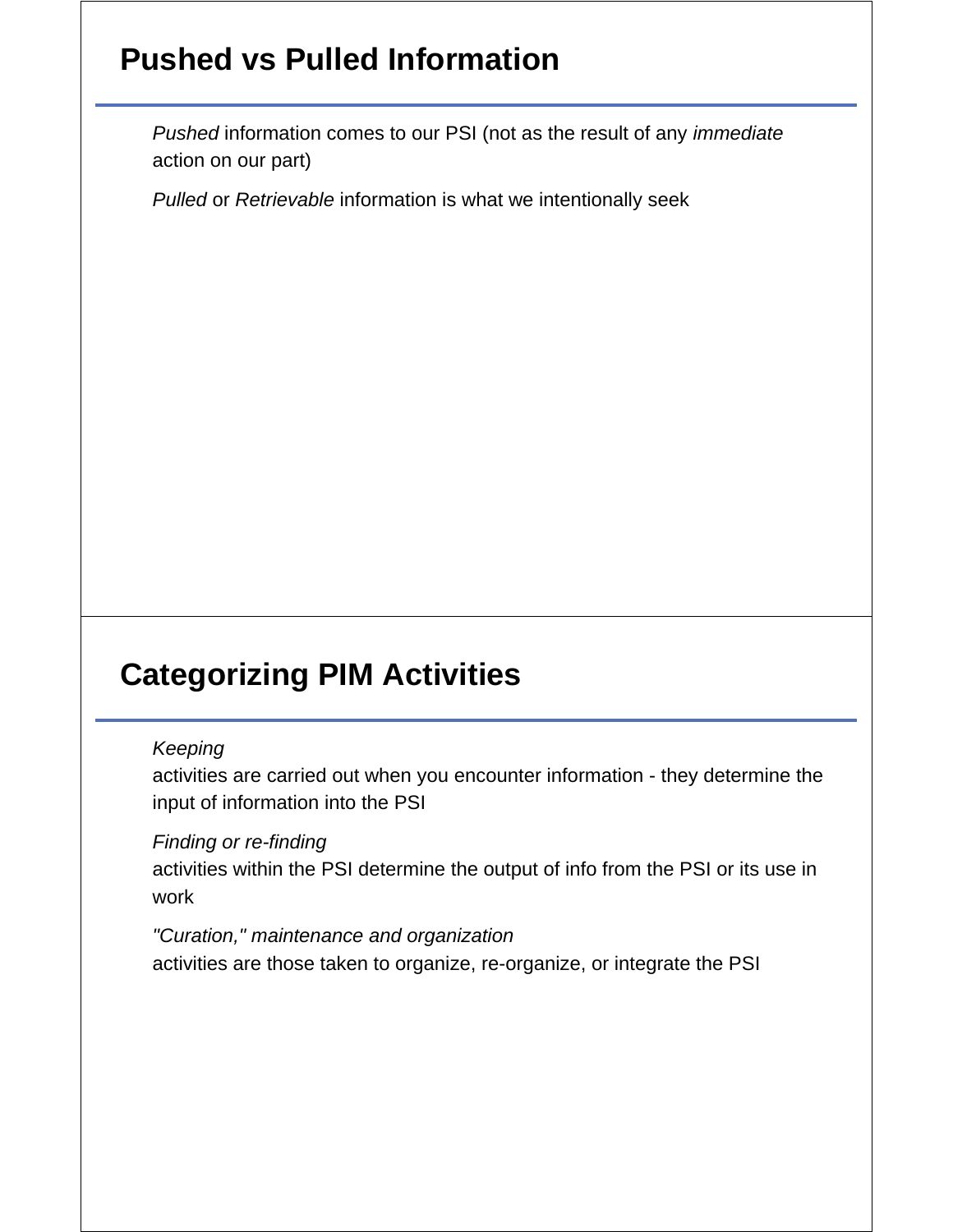### **Decisions to Make on Information Exposure / Receipt**

*Consume immediately*

*Ignore*

*Keep*

# **Keeping and Organization**

Does the "to be kept" information item fit into our existing classification scheme within our PSI?

This is often not an easy or binary decision

Is there a scheme for assigning names to (or renaming) information objects?

If we use an existing category or location or naming scheme, is the degree of "fit" acceptable or does it distort the existing organizational or naming scheme?

Do we abstract / summarize / data mine / secure or otherwise process the "to be kept" information?

How much of this "keeping and organization" work could be done automatically?

Does our organization or plan assume or imply future stewardship actions on our part, on anyone else's, or by some automated process?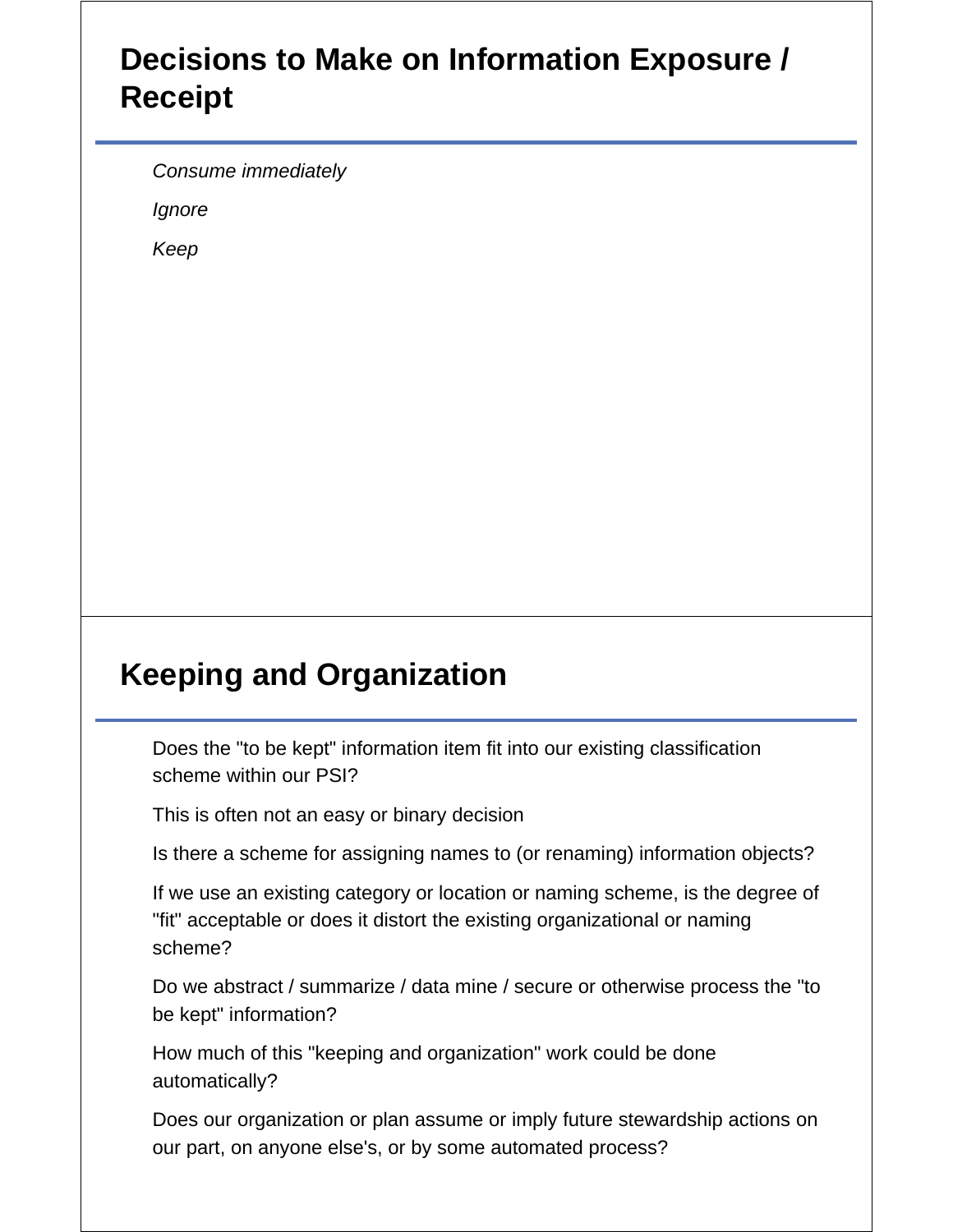### **Where We Keep Information**

#### *Action information*

- immediately available, organized by task, often in physical formats and organized spatially; often serves as reminders of what to do as much as information to help do it

#### *Personal work files*

- accessible, organized spatially or according to conceptual categories, but not intended for use by others

#### *Archive storage*

- not as immediately accessible, often files of completed work and possibly organized for use by others

### **"Pilers" and "Filers" in Malone's Classic Paper**

Malone, T. W. (1983). How do people organize their desks?: Implications for the design of office information systems. ACM Transactions on Information Systems, 1, 99-112

- A classic paper that contrasted the strategies of "filing" and "piling" in managing information in offices
- Both files and piles are ways of collecting groups of elements into larger units; files are units where the instances are explicitly titled and arranged in some systematic order, and these structures may themselves to explicitly titled and systematically organized
- Piles tend not to have internal structure, other than access frequency; their spatial location is often the key to finding them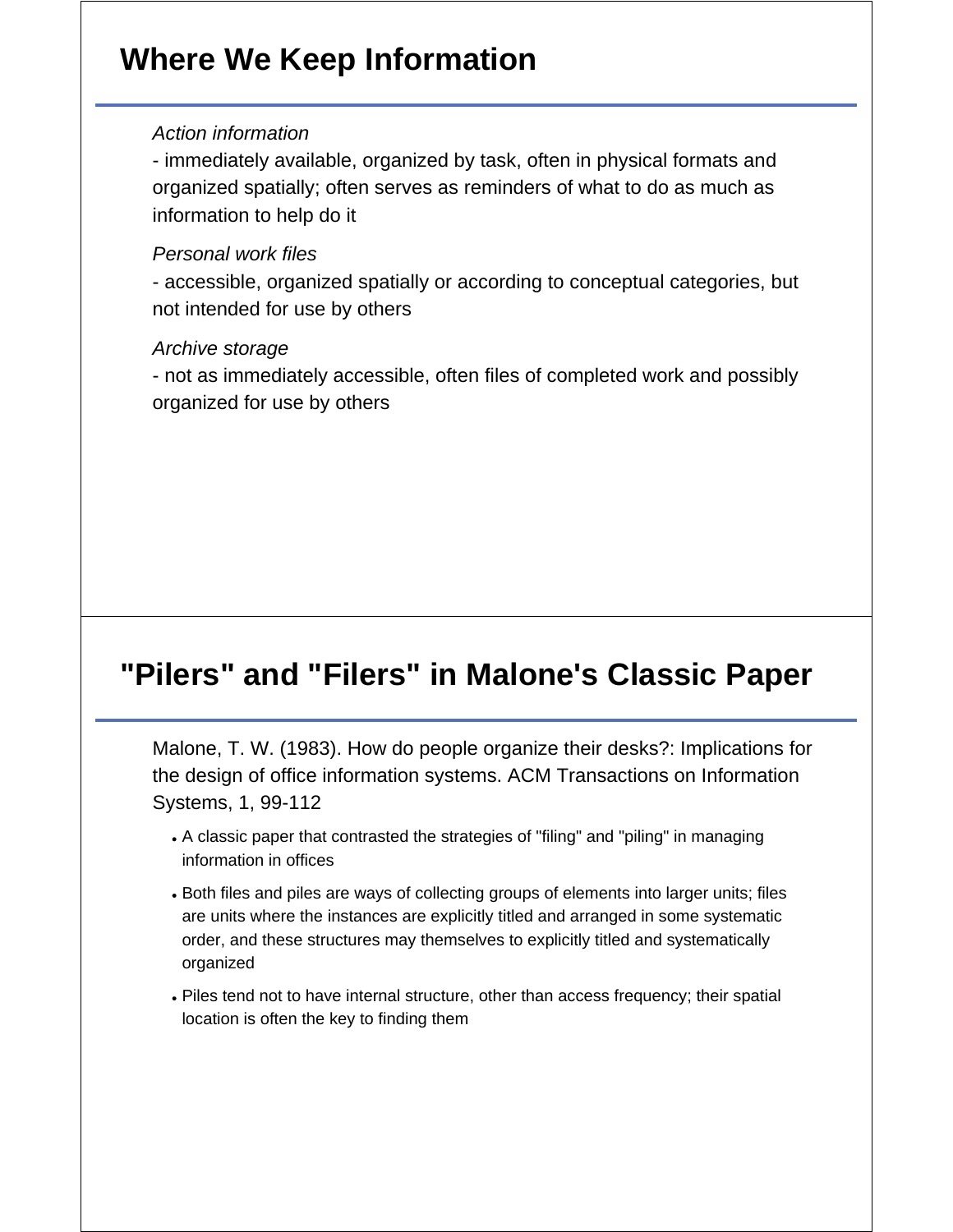### **Photo of a Piler's Desk**



### **Photo of a Filer's Desk**

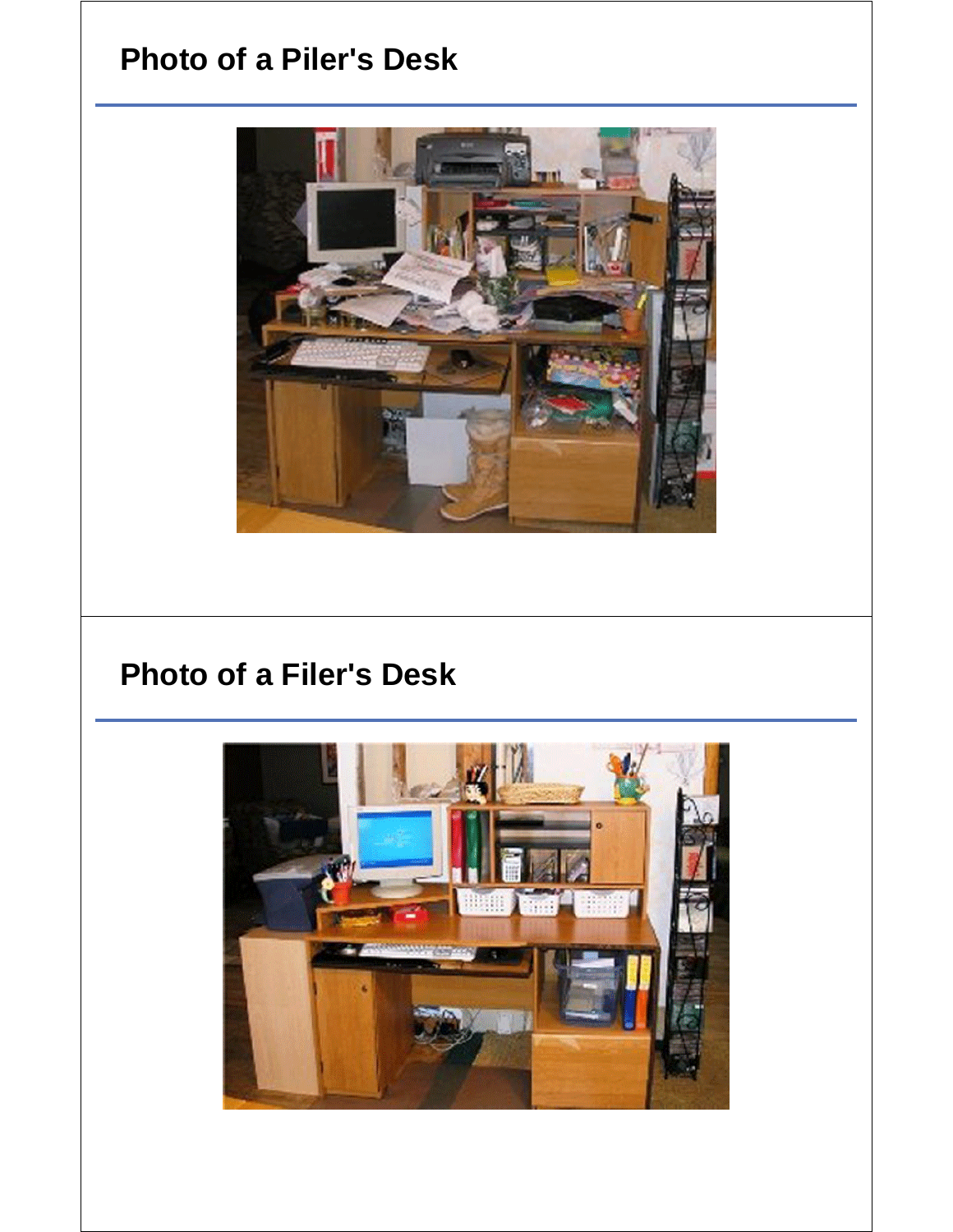### **PIM and Search**

Search can be considered as the unifying or integrating function that cuts applications or information sources to help make sense of your PSI

This is especially true in PC or intranet environments, where "desktop" or "enterprise" search applications can compensate for limited PIM

We make decisions about the likelihood of having to re-find something when we organize it and the expected cost of re-finding it versus finding it "from scratch"

How does "regular" search of the kind you'd use on Google not take advantage of the special properties of Personal information?

### **Finding vs Re-finding**

#### *Finding*

implies when no previous experience (or memory of) having the needed information

There is often a stronger emotional dimension in re-finding previously experienced information

#### *Re-finding*

is facilitated because people generally know more contextual metadata about previously-found information

#### *Re-encountering*

takes place when we find something that we'd forgotten we had; this happens occasionally for physical things, but much less often for digital ones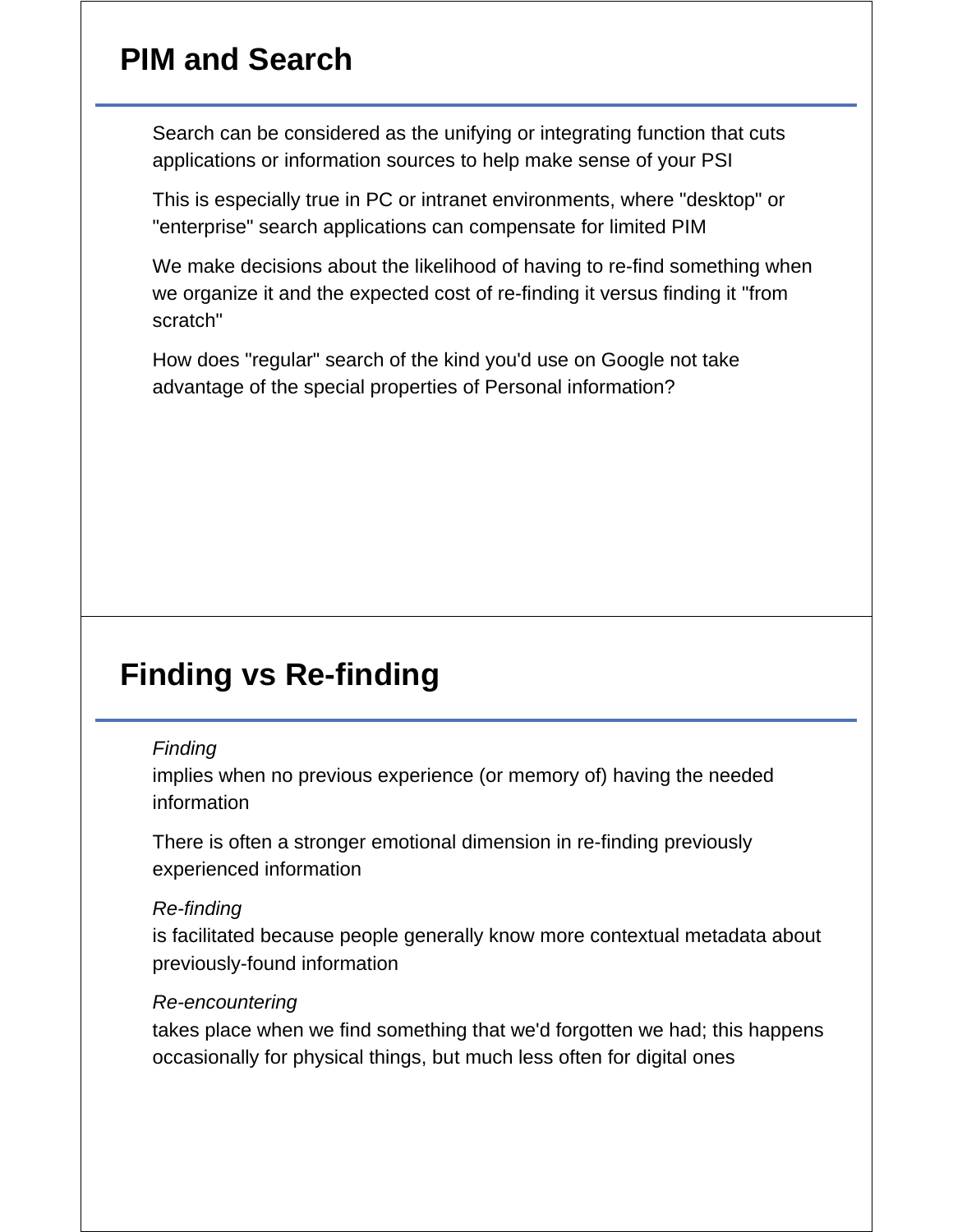# **Kirsh on "Cognitive Overload"**

Kirsh points out that "where we work" is a superposition of many specific environments and applications that we move in and out of

Each of these environments and applications has its own cost structure for handling information based on the the tools and resources it makes available

These diverse cost structures result in "computational complexity" for making PIM decisions about keeping and finding information and encourage suboptimal reactive methods rather than careful planning

## **Kirsh on "Information Utility"**

People think about and value different kinds of information in different ways their utility functions are non-monotonic and non-linear

When you are looking for information, can you tell how hard or long it will be before you find it?

How long should you look before you give up?

How valuable will information you don't yet have turn out to be?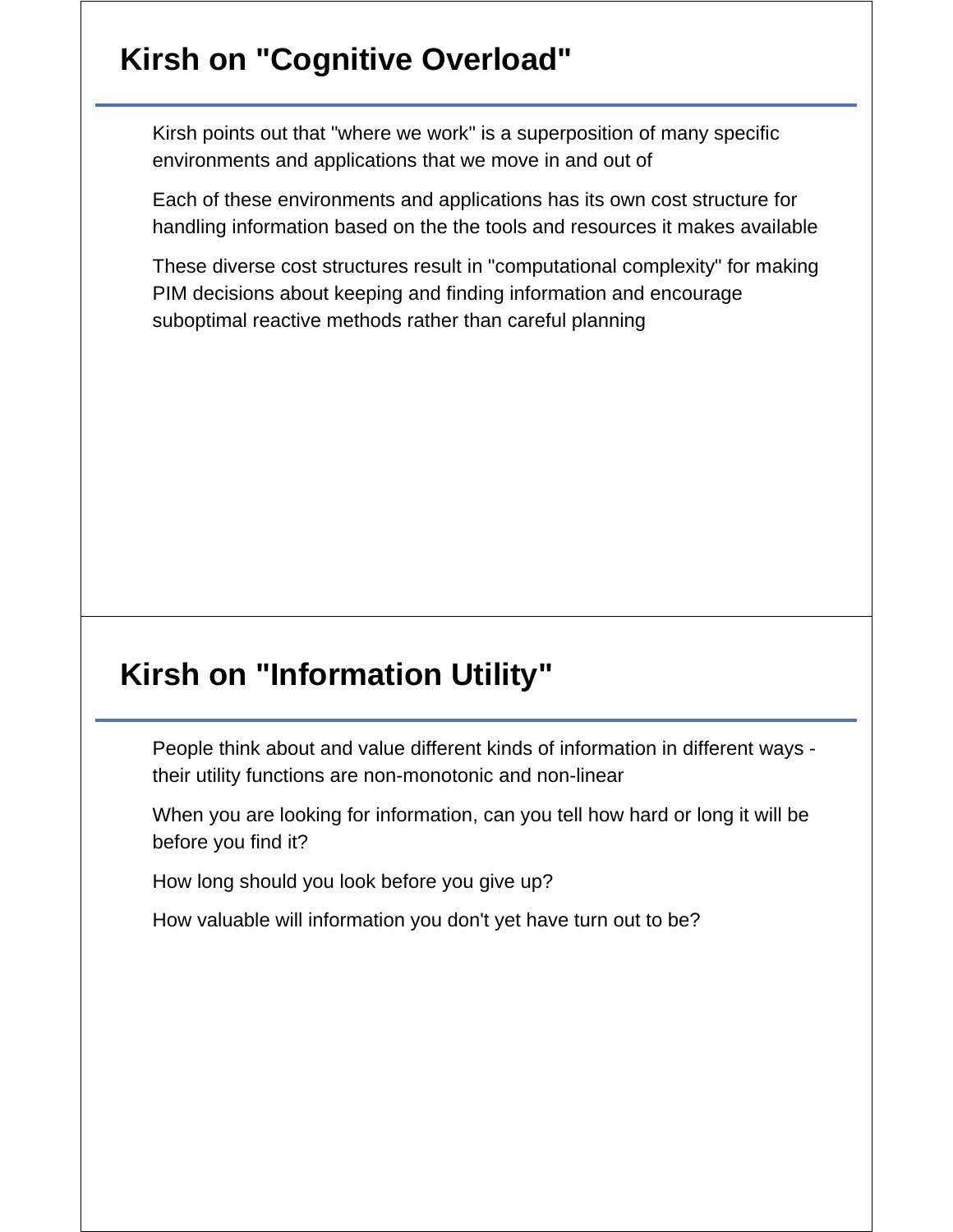# **Kirsh's Information Utility Functions**



# **PIM Strategies [1]**

The lack of a coherent utility or demand function for information means that different people (or the same person at different times) will follow radically different PIM strategies

#### *Pack Rat* or *Blind Accumulation*

-- just save everything, usually spends excessive time filing

#### *Insurer*

-- Doesn't keep everything, but creates multiple copies (paper and digital) of information items to maximize re-finding (KFTF)

#### *Surface Clutterer*

-- Doesn't keep everything, but strives to keep information accessible, often in spatially organized piles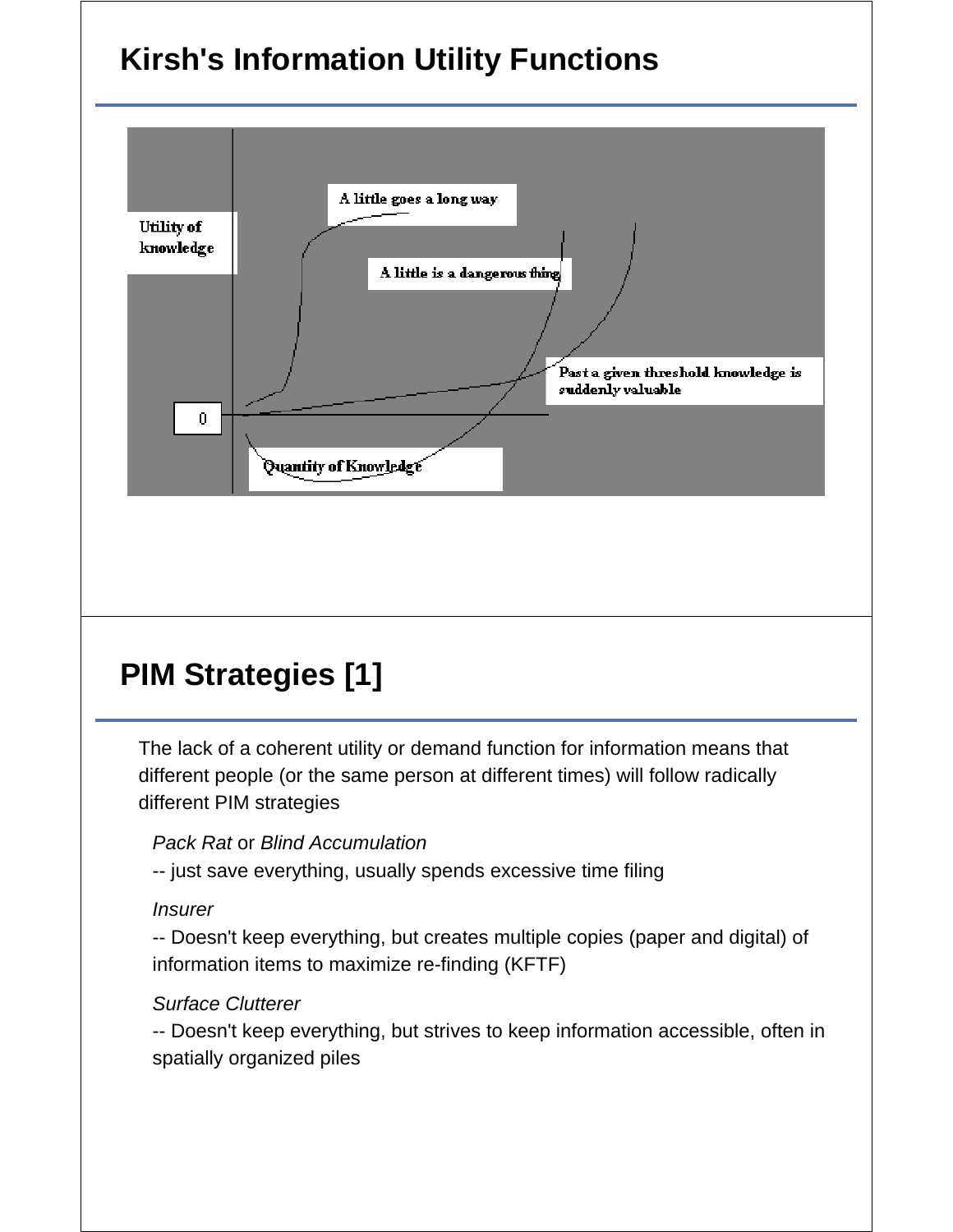# **PIM Strategies [2]**

*Just-in-Case Learner*

-- Spends excessive time consuming information when it arrives so they can always be prepared for some future information need

*Just-in-Time Gatherer*

-- Ignore all information needs except those needed immediately for current tasks. Maximizes the average value of information items, but some high-value information can't be found this way

# **Evaluating PIM Strategy**

Is it better to pay a small and occasional incremental cost associated with a locally sub-optimal PIM strategy than to pay the certain large costs of an explicitly good strategy?

How can you evaluate your management of information in physical formats ?

How can you evaluate your management of information in digital formats?

How does the representation of information change its "cost structure" in using it?

Is this change the same for all "computational agents" ... including people?